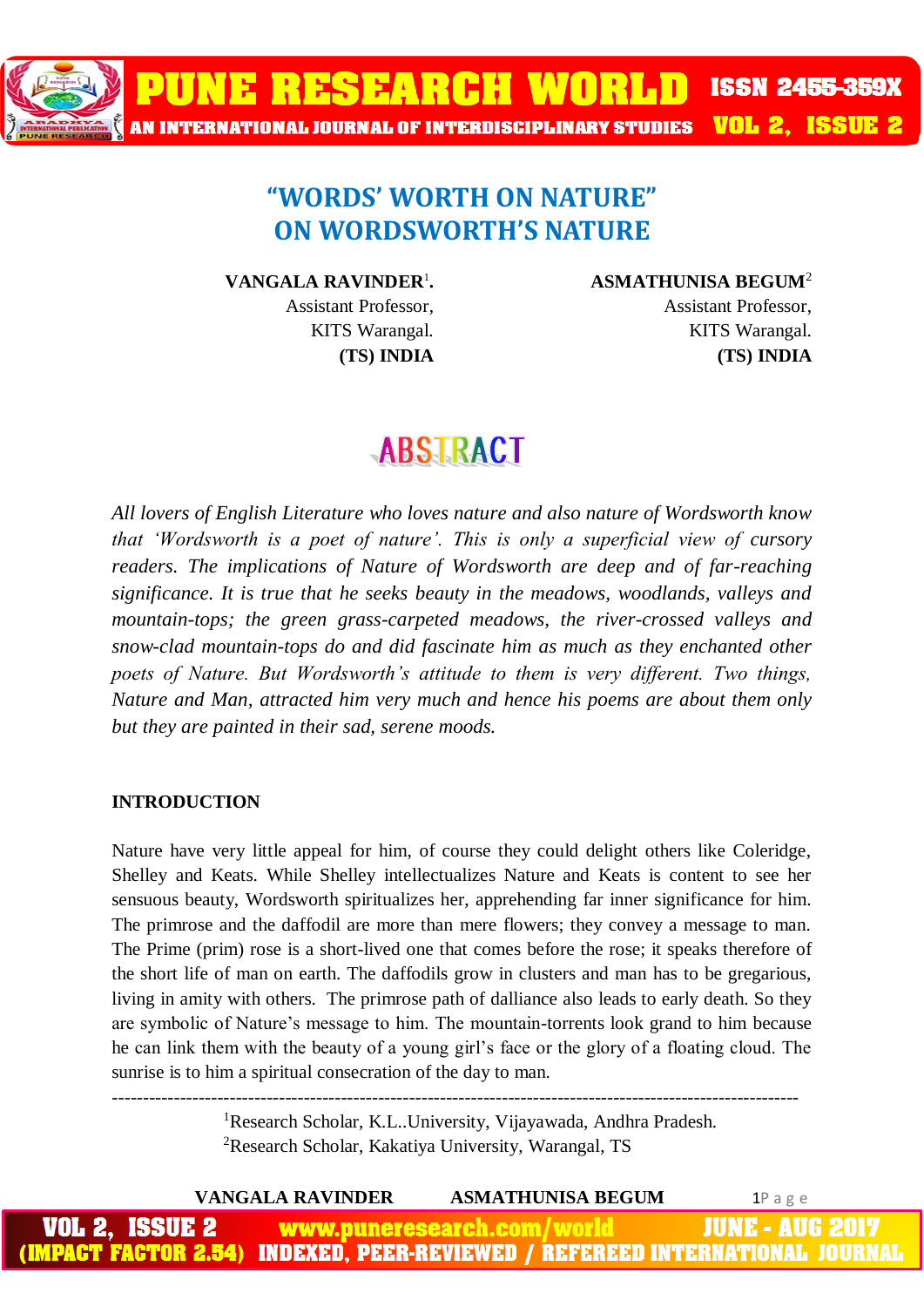

#### **His Appeal to Nature.**

Wordsworth is not interested in the outward manifestation of external beauty of nature; her bewildering profusion of flowers and fruits does not take him off his feet; her teeming concrete life, her conundrums and riddles and above ail her magical appeal to the eye and the ear and to the sense of touch do not touch his soul. He does appreciate them with his senses but their inner meaning is there for his ever-alert soul. The sound of the whizzing winds, the rustling leaves, the babbling brooks and the coo-coo of the cuckoo do have an appeal to his ear and mind; but the sounds carry a very different meaning for his soul which apprehends their sadness. All these in the forest make discordant sounds and yet he tries to detect the harmony underlying discord, namely, a "central peace subsisting at the heart of endless agitation". Wordsworth, Coleridge, Byron, Shelley and Keats were all poets of Nature; but in their attitude to her, how much they differ from one another! Unlike other poets and hence, their apprehension of Nature is set to transcendental music. Wordsworth is not merely a poet of Nature but also a Prophet of Nature.

Coleridge had his eyes always lifted to the skies and was said to be hungering for Heaven, he could only sympathize with the spiritualization of Nature of Wordsworth, as Nature could make a fervent appeal to him and through the senses only. At a later time when opium had spoilt his intellect as well as imaginative powers, he wrote Deject on, an Ode, in which he says very assertively that man gives Nature her beauty and Nature of her own has no beauty at all.

> *`O Lady, we receive but what we give And in our life alone dear Nature live: Ours is her wedding garment, ours her shroud`.*

Wordsworth finds "peace` at the heart of things though there may be discordant notes struck by them and confusion may result out of it. His mood is contemplative. There's no variety, light and shade in Wordsworth's poetry; but instead one can find in it depth and intensity and penetrating power. In him one finds `spiritual ecstasy"; he is mystical and poetical, and that is his aim. Such mystical powers have produced the finest lines in Tintern Abbey'. He is a moralist when all things are said and done. He is often didactic in his attitude towards life (as in 'Laodamia') it is only sometimes he gives delicate touches to the beauty of Nature. He lover the objects of Nature sensuously also, with his eyes, sense of touch and sound Whelp he does not look beyond the objects, he is on a par with Romantic poets; mysticism comes in when he look beyond and through them. `He can actualize with fine clarify all the little graces and charms of a summer day`.

|                       | VANGALA RAVINDER | <b>ASMATHUNISA BEGUM</b>   | $2P$ a g e                                                                   |
|-----------------------|------------------|----------------------------|------------------------------------------------------------------------------|
| <b>VOL 2, ISSUE 2</b> |                  | www.puneresearch.com/world | \_JUNE - AUG 2017 \                                                          |
|                       |                  |                            | (IMPACT FACTOR 2.54) INDEXED. PEER-REVIEWED / REFEREED INTERNATIONAL JOURNAL |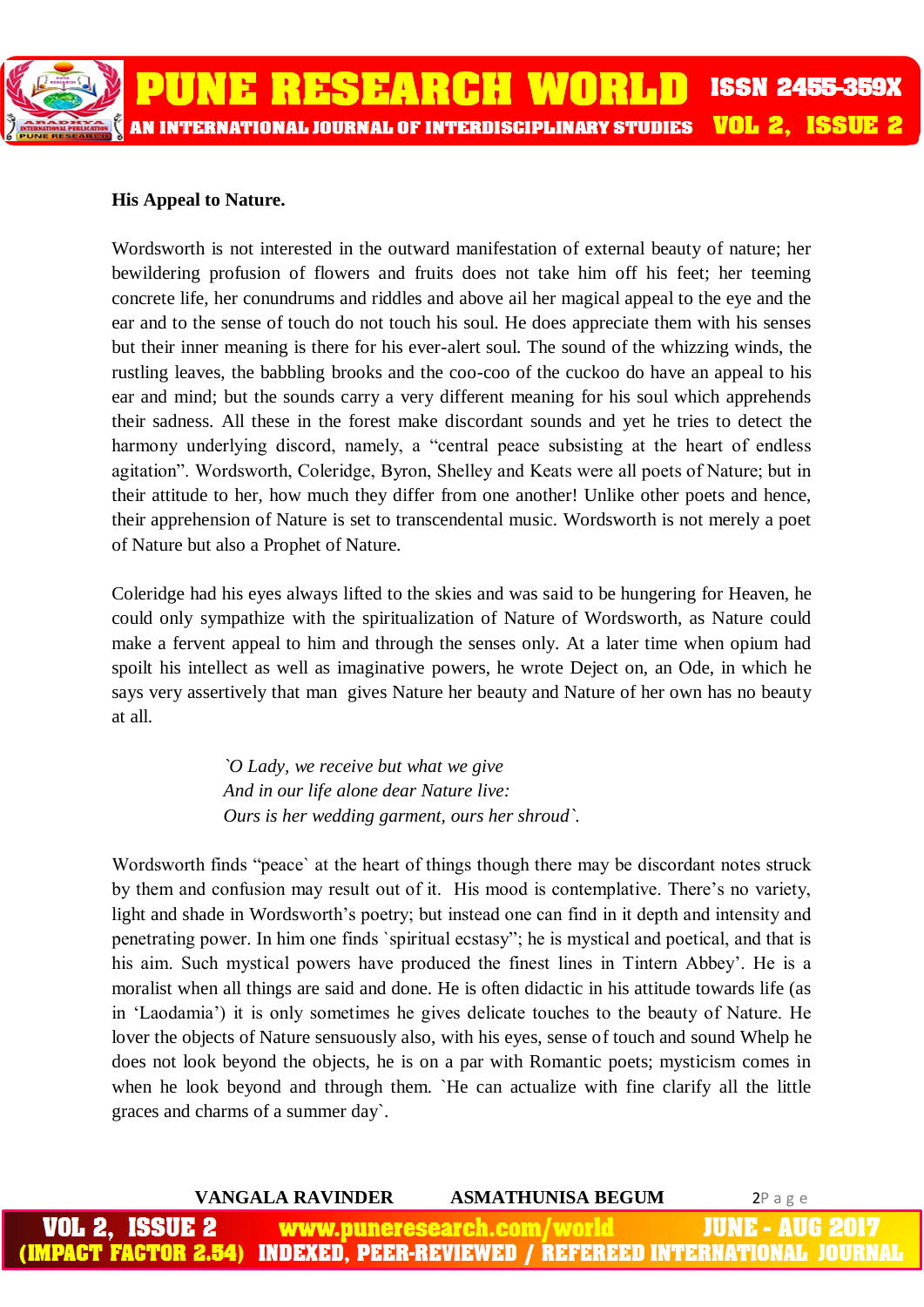

Wordsworth is more a poet the ear than of the eye. These lines below illustrate how he feels the sense of things. Thought and feeling are proportionately and finely fused.

> *`The winds that would be howling at all hours And are up-gathered now like sleeping flowers. " "To lie and listen to the mountain flood Murmuring from Glaramarka's inmost caves."*

How distinctly these are Wordsworthian! It is the sound that is dominant with him and not the pictorial beauty for the English Literature eye. Shelley would have been delighted to dwell upon the prismatic effect of the sunshine upon the waters. It is colour and beauty that attract Shelley; Wordsworth is attracted by sound only. He has moved from the eye to the car.

Sound and silence attract him more than beauty and joy. These lines clearly show what Wordsworth has to say about Nature.

> *"It is a beauteous evening calm and free, The holy time is quiet as a nun, Breathless with adoration, the broad sun Is sinking down, in its tranquility."*

Wordsworth, the thinker, comes first and then only Wordsworth, the painter of Nature and human life, arrives. "He strives to realize the peace at the heart of things and of the joy that comes from peace".

Occasionally he can feast the eye of the reader also:

*"The beauty of the star-shaped shadow thrown On the smooth surface of the naked stone".*

It is the witchery of the sound that appeals to us. If the reader thinks of the appeal to the eye that a poet can make, there are umpteen poets in England who can make a better appeal than Wordsworth. But, when it comes to symbolism of a sound, he is supreme. No other poet could have written:

> *"A voice so thrilling never was heard In spring-time from the cuckoo-bird, Breaking the silence of the seas, Among the farthest Hebrides"*

#### **His Attitude**

|                | <b>VANGALA RAVINDER</b> | <b>ASMATHUNISA BEGUM</b>   | <b>3</b> Page                                                                          |
|----------------|-------------------------|----------------------------|----------------------------------------------------------------------------------------|
| VOL 2, ISSUE 2 |                         | www.puneresearch.com/world | <b>JUNE - AUG 2017</b>                                                                 |
|                |                         |                            | <u>(IMPACT FACTOR 2.54) INDEXED, PEER-REVIEWED / REFEREED INTERNATIONAL JOURNAL   </u> |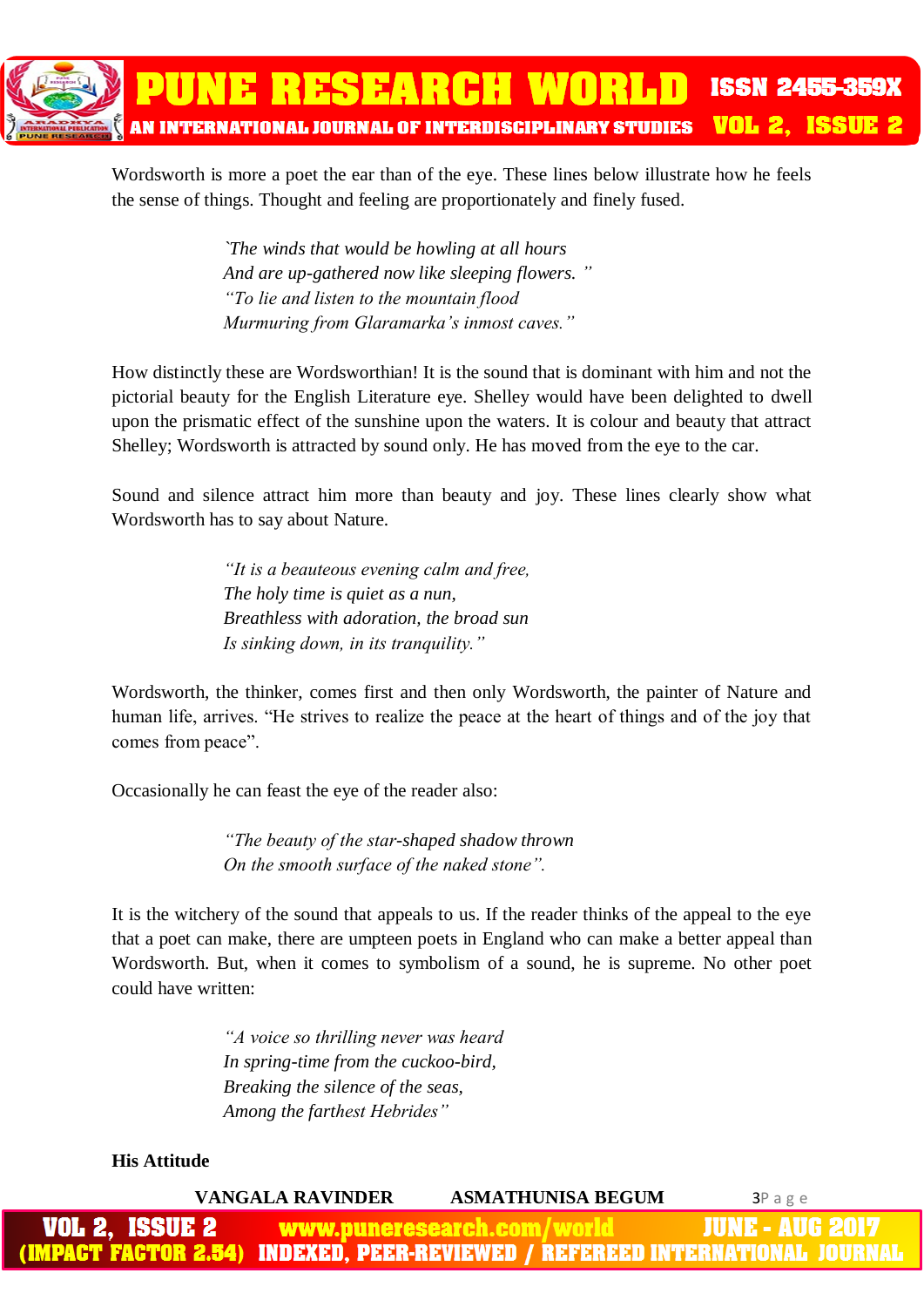Wordsworth attitude towards Man is the same as his attitude towards Nature. In his description of Nature, he passes from the concrete to the abstract. But in his attitude towards human beings, ho ignore mankind and attaches himself to men. Herein one finds Shakespeare who loves individuals (and hence is great), and Wordsworth who loves rustics only (and hence is less great). Matthew Arnold is one such poet who talks of humanity in general and not of individuals. Wordsworth records the sad story of Laodamia and Michael and we are very pleased with his delineation of character. Shelley also is supposed to be a lover of mankind and freedom-fighter but he does not show his love of individuals. Prometheus Unbound is not about a human being; The Cloud and The Skylark have no relation with man. This speaks of Shelley's apathy towards man, though he loved all in general!

Since Wordsworth came earlier in contact with Nature than he did with Man, it is through Nature's eyes that he looks at the life of man and hence lays stress upon the primal qualities in which Man and Nature finds harmony. That is why he is able to transfer his love to shepherds and simple dales men and later to the ordinary men and women with their ordinary joys and sorrows. He cannot deal with the complex minds and souls of individuals.

His narrative poem Michael is purely a picture of rural life. Michael is a shepherd and has worked hard from boyhood days to old age on the farm; it is his own farm. He finds it difficult to make both ends meet at home and hence decides to send his son to London to make his living there and to remit some amount to his parents also. The rural picture is idealized by the poet. In contrast to it, is London life with its fraud and deceit, debauchery and drunkenness. The boy unfortunately falls a prey to vicious habits, loses everything and is finally deported for a crime. Only the Cornerstone Michael had lifted to build a sheep-cote on the farm remains; there is a heap of stones lying there unused. When will the boy come and assist his father? No longer will he come back and the land has passed on into the hands of a creditor and Michael is dead. It is a tragic story of a simple man and a simple life. How touching and moving it is! It is here that the real and the ideal meet and blend and the humdrum is spiritualized. The revolutionary zeal is no longer on him in this maturer years and he is more than content to teach a moral only as in the story of Laodamia or Resolution and Independence.

In Laodamia fleshly passion is censured of Laodamia for her dead husband, Protesilaus, who now appears before her in the shape of a shadow only, led by Hermes and the poet preaches 'morality', namely, 'self-control'. In The Leech-gatherer, he preaches independence though the job is hazardous, namely, trapping leeches by stretching one's legs into the waters for leeches to stick and suck blood. He would take them to the doctors for sale.

#### **His faithfulness:**

|                | VANGALA RAVINDER | <b>ASMATHUNISA BEGUM</b>   | 4Page                                                                        |
|----------------|------------------|----------------------------|------------------------------------------------------------------------------|
| VOL 2, ISSUE 2 |                  | www.puneresearch.com/world | <b>JUNE - AUG 2017</b>                                                       |
|                |                  |                            | (IMPACT FACTOR 2.54) INDEXED, PEER-REVIEWED / REFEREED INTERNATIONAL JOURNAL |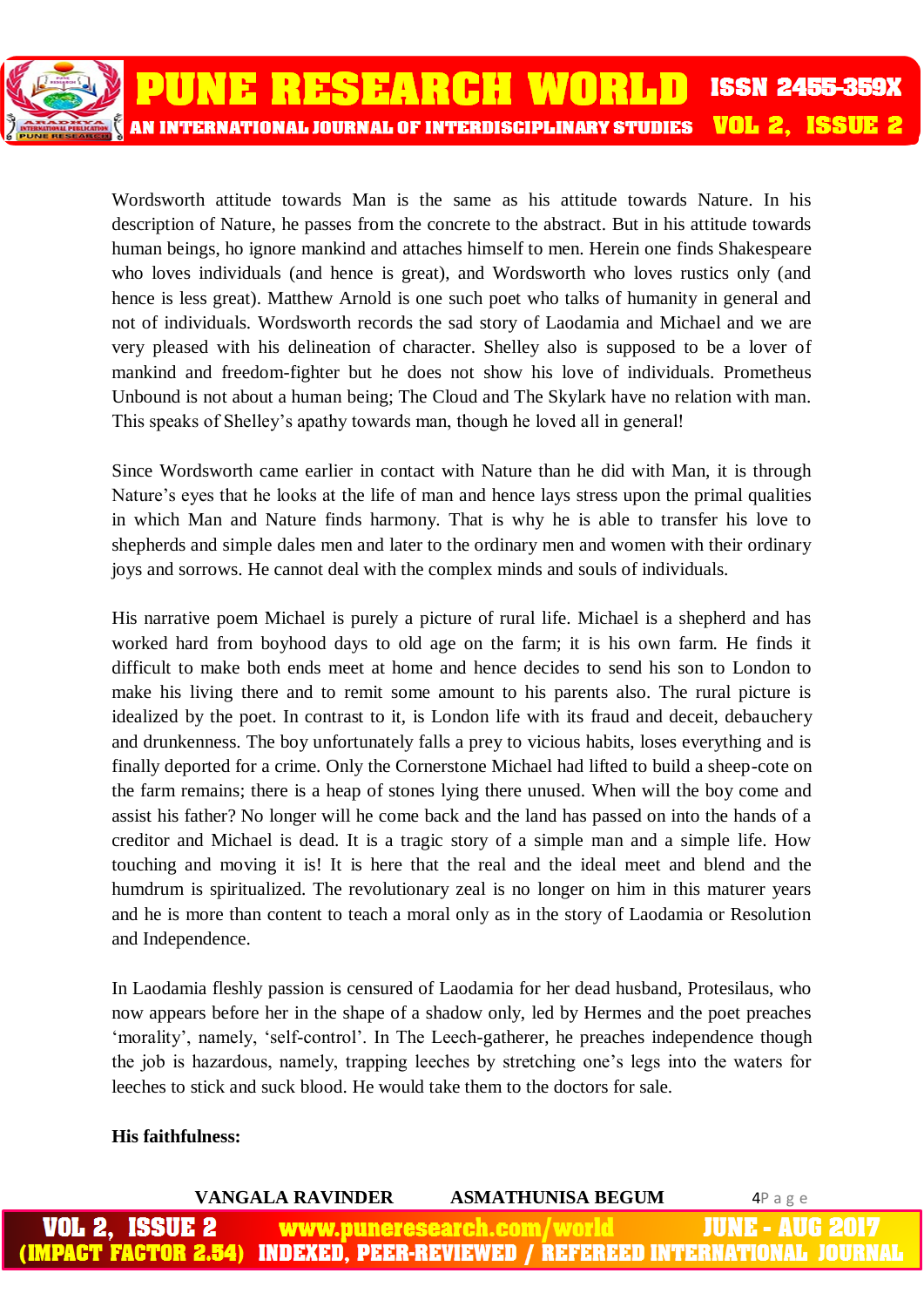Wordsworth had done much for the tillers of the soil earlier than Dickens who launched the scheme of reform. In some of his poems, he talks of the tender homeliness of their lives, their undaunted freedom and rugged sincerity. Since he lived with the peasants and in the countryside he could learn about the simple joys and sorrows of their life. He admires them and loves them, and hence he is able to portray them faithfully. Though he does not portray the complex passions of man, he is quite powerful in his portrayal of simple feelings and issues. In the rural areas, he does not find the intrusion of artificial conventions on rural life. Of course, rural life is coarse, unrefined and sometimes petty also; but the poet finds other strong aspects in it: namely, strength, endurance, unaffected simplicity, courage and hope. Thus, he winnows away the baser elements until he finds the pure grain.

> *"Love had to be found in huts where poor men lie, His daily teachers had been woods and rills The silence that is in the starry sky, The sleep that is among the lovely hills" .*

In this stanza, 'emotion is recollected in tranquility' and the poet is rid of all petty cares of life and hence has a fine vision of human life. The dismissal of the petty cares of life will ensure a clear vision of human life and mat's the poet's view. One has to climb the heights of contemplation to reach a clearer view of life.

He draws the picture of a pitiable Cumberland beggar and enlists out sympathy on behalf of the leech-gatherer. They are placed against a noble background of landscape and cloudscape until they are dignified by the spacious beauty of the earth. According to him, the further we travel from nature, the paltrier we become. In the sonnet, 'The Worlds Is Too Much With Us', he says that we would certainly be better people if ewe stayed with goddesses and angles in woods and streams than if we were in towns with people of materialistic pursuits. Men in town live in terms of accumulation of wealth and enjoyment of pleasures. He would rather be a again than such a townsman! But men and women become significant people, only when they are sanctified by Nature's touch.

#### **His Poetic Composition:**

He has achieved distinction in each of these genres. His narrative poetry takes the form of ballad or heroic meter. His ballad has simple force and tenderness unparalleled in contemporary poetry. At times simplicity also lapses into triviality. His narrative powers are strong and many. He envoys the gift of simple directness and direct simplicity. Yet he shows himself more interested in spiritual crises rather than in physical. Sometimes he meditates instead of recording a progress in the story. He loves to moralize and spiritualize more than merely narrate events as in 'Laodamia '.

|                | <b>VANGALA RAVINDER</b> | <b>ASMATHUNISA BEGUM</b>   | $5P$ age                                                                     |
|----------------|-------------------------|----------------------------|------------------------------------------------------------------------------|
| VOL 2, ISSUE 2 |                         | www.puneresearch.com/world | <b>JUNE - AUG 2017</b>                                                       |
|                |                         |                            | (IMPACT FACTOR 2.54) INDEXED, PEER-REVIEWED / REFEREED INTERNATIONAL JOURNAL |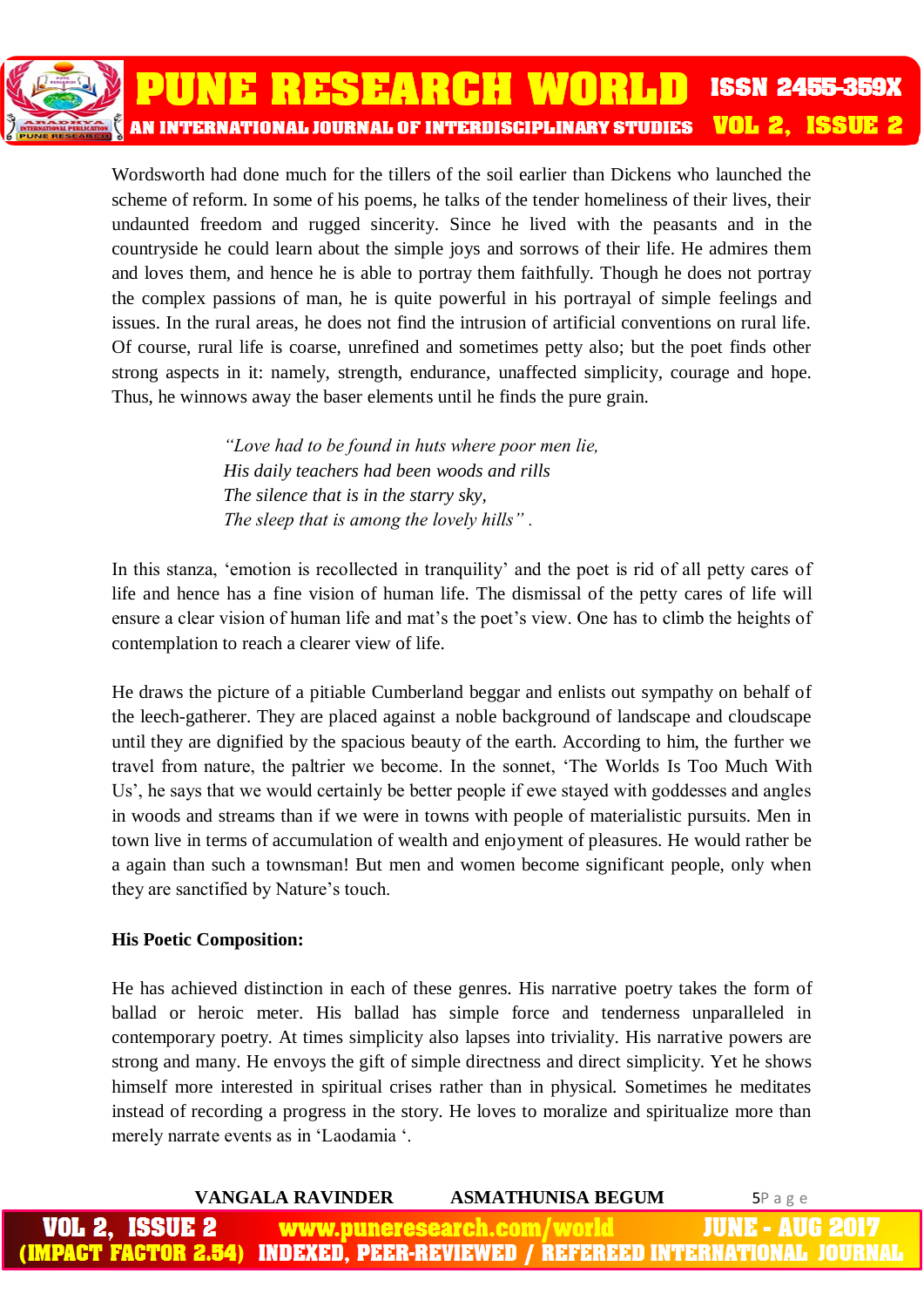

Wordsworth has breathed new life into Elizabethan lyrics; his themes have been rural life; they have inspired him to lofty ideas on life. The poems, Three Years She Grew', 'She Dwelt among the Untrodden Ways', 'I Wandered Lonely as a Cloud', reveal this.

Though Wordsworth had admiration for Milton, he could never imitate him for he was quite individualistic. Yet there is a deplorable inequality of style in his poems. Sometimes hedescends to pathos and puerility. It is also true that he has no sense of humor. His grandeur or style and puerility can be attributed to his poetic theory. Words are selected in the common parlance of humble men and rustic life. Yet he head to throw imagination over them. Rustic speech also has been purged of all particular conventions; diction then is merely bald and prosaic. Poetry is different from mere rustic speech. But in many of his poems, he has discarded his theory of composition and allowed his imagination and intellect to work upon the themes. His Natural Diction is the Grand Manner. When his imagination is at play, his style is superb. Poetic style should be simple and sincere as the language of everyday life.

Since his imagination has been subtle and grand, he ignores. Often his theory of poetic composition. His theories in the lyrical ballads are thrown into the dustbin.

Compton Rickett says, His natural diction is the grand manner, resonant with stately beauty and it is only when uninspired pr in me mistaken outburst of conscious endeavor that he jars upon us with his flat and foolish speech. His theory has been quite an unsound one and woo unto him, if ho had practiced it through his poetic career".

#### **CONCLUSION:**

Wordsworth sonnets have been the best of his literary productions: Milton, Thou Shouldst be Living at this Hour! It is a Beauteous Evening! The world is Too Much with Us. They are the finest products of his imaginative mind. These sonnets have come down to us permanently and carry undying meaning for us and have a history behind them. His elegiac poems are The Tintern Abbey and Ode on Intimations of Immortality. In them, he mourns the loss of something which he cannot gain back however much he may try. The rhythmic felicities of these odes cannot be underestimated. The cumulative effect of these elegies is ecstatic.

Wordsworth's poems have a sedative influence on readers for they soothe and tranquilise the agitated minds of modern men.J.S.Mill observed that on reading Wordsworth's odes, he could feel better and happier and quieter. Carlyle speaks well of Wordsworth's Veracious Strength', the enduring quality of his work. Glimpses of truth he gives that would never perish.

|                       | VANGALA RAVINDER | <b>ASMATHUNISA BEGUM</b>   | $6P$ a g e                                                                   |
|-----------------------|------------------|----------------------------|------------------------------------------------------------------------------|
| <b>VOL 2, ISSUE 2</b> |                  | www.puneresearch.com/world | <b>WINE-AUG 2017</b>                                                         |
|                       |                  |                            | (IMPACT FACTOR 2.54) INDEXED. PEER-REVIEWED / REFEREED INTERNATIONAL JOURNAL |